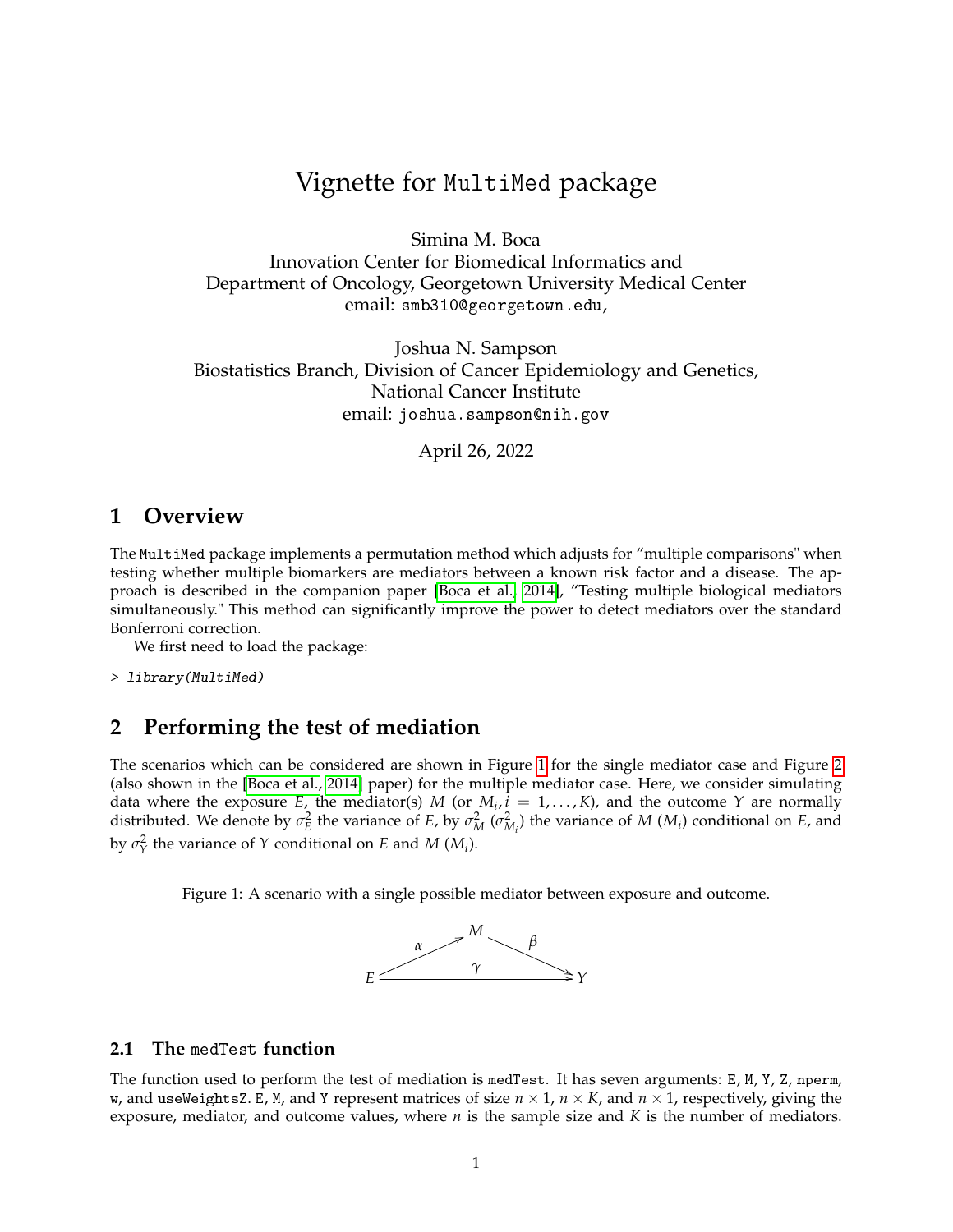E and Y can also be inputted as vectors. The Z argument is either NULL or a numerical matrix having *n* rows. If it is not NULL, then the exposure, mediators, and outcome will all be initially regressed on *Z*, with the residuals being used in the mediation analysis. The nperm argument gives the number of permutations used to estimate the null distribution, the default being 100. The w argument specifies whether any weighting should be done for the *E*-*M* association, as would be needed, for instance, in a scenario which considers a case-control study. The default is w=1, which means that all the study participants are equally weighted; w may also be given as a vector of length *n*, in which case it is first standardized to sum to 1. The useWeightsZ argument can be TRUE, in which case the weights in w are used for the initial regression on *Z*, or FALSE, in which case equal weights are used for this initial step.

#### **2.2 Simulated example: Single mediator case**

For a sample size of  $n = 100$ , we can simulate a dataset with a single mediator in the following way:

```
> set.seed(20183)
> alpha <- 0.2
> beta <-0.2> gamma <- 0.4
> n <- 100
> sigma2E <-1> sigma2M <-1 - alpha\hat{}2
> sigma2Y <- 1 - beta^2 * (1 - alpha^2) - (alpha * beta + gamma)^2
> ## exposure:
> E \le- rnorm(n, 0, sd = sqrt(sigma2E))> ## mediator:
> M \le- matrix(0, nrow = n, ncol = 1)
> M[, 1] <- rnorm(n, alpha * E, sd = sqrt(sigma2M))
> ## outcome:
> Y <- rep(0, n)
> for (subj in 1:n) Y[subj] \le- rnorm(1, beta * M[subj, ], sd = sqrt(sigma2Y))
```
Note that the values of  $\sigma_E^2$ ,  $\sigma_M^2$ , and  $\sigma_Y^2$  were chosen so that the marginal variances of *E*, *M*, and *Y* are 1. To perform a test of mediation, we use the medTest function. The output is a matrix with two columns: S, the test statistic used (the absolute value of the product of the correlations between *E* and *M* and between  $r_{M|E}$  and  $r_{Y|E}$ , where  $r_{Z_1|Z_2}$  represents the residual obtained from regressing  $Z_1$  on  $Z_2$ ) and p, the p-value:

```
> medTest(E, M, Y, nperm = 500)
             S p
[1,] 0.01322964 0.53
```
### **2.3 Simulated example: Multiple mediator case**

Now consider a scenario with  $K = 10$  mediators and a sample size of  $n = 100$ .

```
> set.seed(380184)
> alpha <- c(rep(0, 6), rep(0.3, 2), rep(0, 2))
> beta <- c(rep(0, 6), rep(0, 2), rep(0.3, 2))
> gamma <-0.6> alpha
 [1] 0.0 0.0 0.0 0.0 0.0 0.0 0.3 0.3 0.0 0.0
> beta
 [1] 0.0 0.0 0.0 0.0 0.0 0.0 0.0 0.0 0.3 0.3
```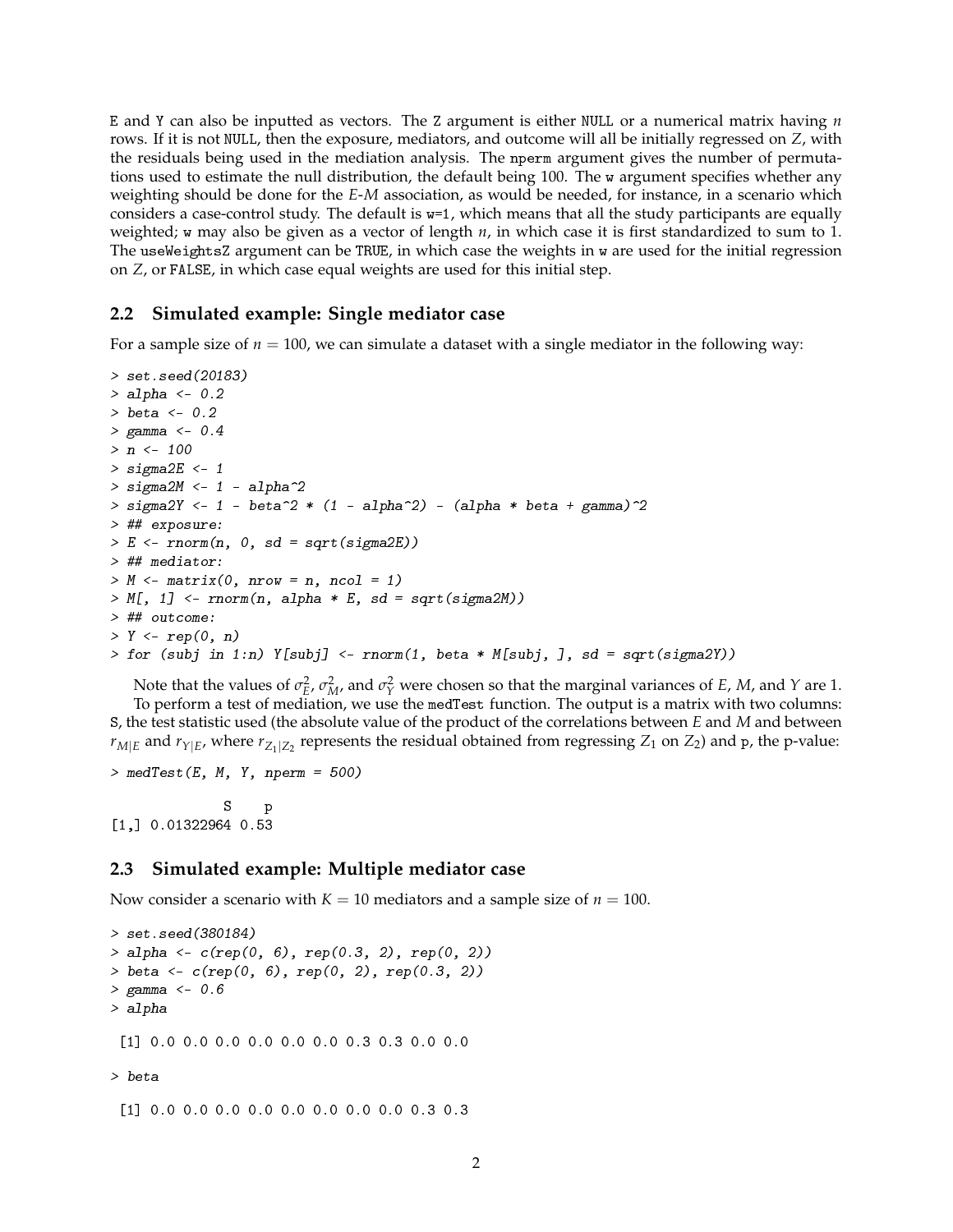<span id="page-2-0"></span>Figure 2: A scenario with *K* possible mediators between exposure and outcome.



```
> n <- 100
> sigma2E <-1> sigma2M <- 1-alpha^2
> sigma2Y <- 1-sum(beta^2*sigma2M)-(sum(alpha*beta)+gamma)^2
> sigma2M
 [1] 1.00 1.00 1.00 1.00 1.00 1.00 0.91 0.91 1.00 1.00
> sigma2Y
```
[1] 0.46

Note that in this case a1pha and beta are vectors having the  $i^{th}$  elements be  $\alpha_i$ , respectively  $\beta_{i_1}$  where  $i = 1, \ldots, 10$  indexes the mediators. Similarly, sigma2M is a vector, with the  $i^{th}$  element being  $\sigma_{M_i}^2$ . The values of  $\sigma_E^2$ ,  $\sigma_{M_i}^2$  and  $\sigma_Y^2$  were chosen so that the marginal variances of *E*, *M<sub>i</sub>*, *Y* are 1.

We first simulate the data:

```
> K <- length(alpha)
> ## exposure:
> E \le- rnorm(n, 0, sd = sqrt(signa2E))> ## mediator:
> M \leq matrix(0, nrow = n, ncol = K)
> for (i in 1:K) {
+ M[, i] <- rnorm(n, alpha[i] * E, sd = sqrt(sigma2M[i]))
+ }
> ## outcome:
> Y <- rep(0, n)
> for (subj in 1:n)
+ Y[subj] <- rnorm(1, sum(beta*M[subj,])+gamma*E[subj], sd=sqrt(sigma2Y))
```
We then use the medTest once again to perform the test of mediation. The output is now a matrix with 10 rows, each row giving the test statistic S and the p-value p for each mediator. Note that the p-values are already implicitly considering the multiple tests being performed, so no further adjustment is necessary:

```
> medTest(E, M, Y, nperm = 500)S p
 [1,] 0.0115085655 1.000
 [2,] 0.0008037094 1.000
```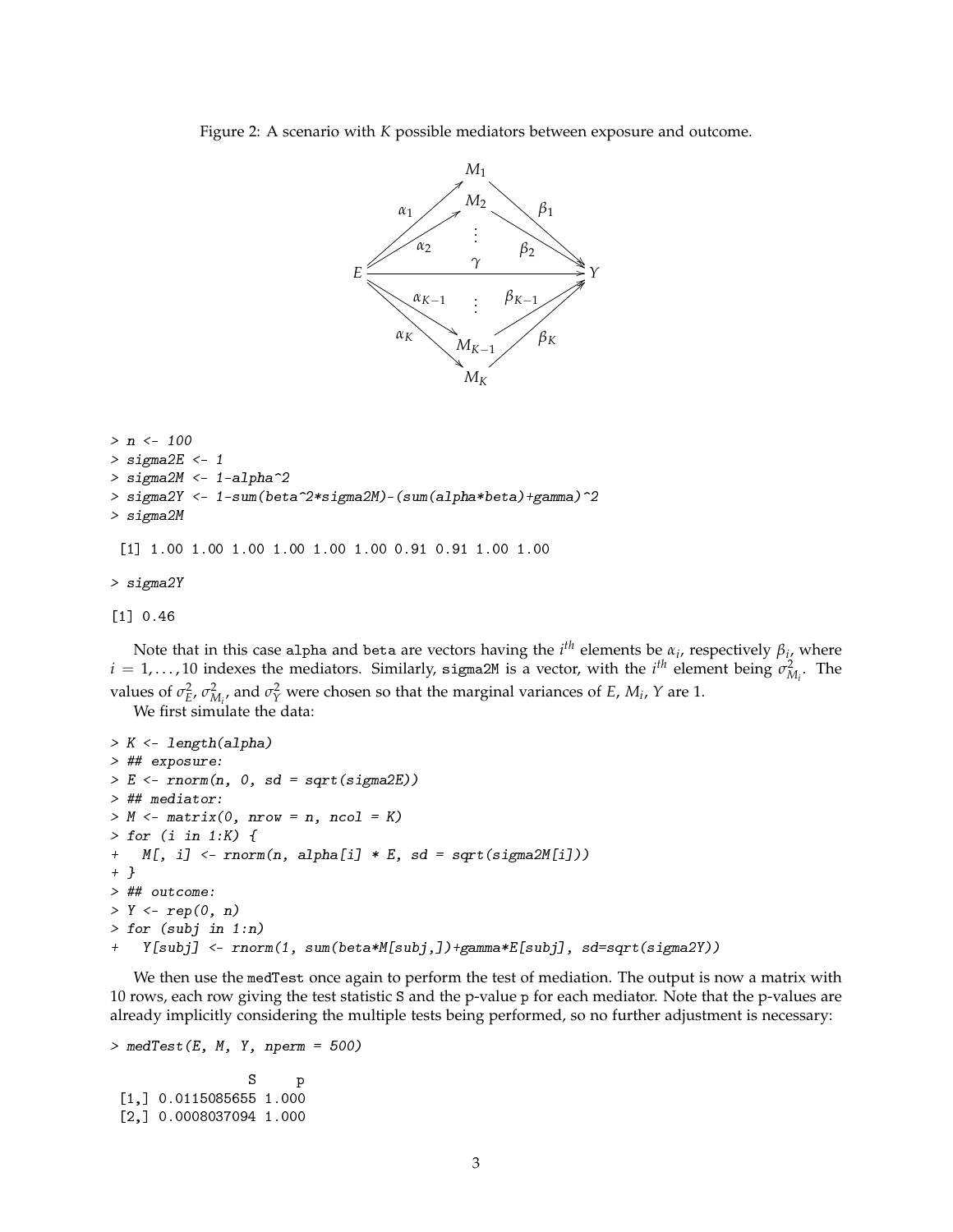```
[3,] 0.0009221887 1.000
[4,] 0.0161794377 0.998
[5,] 0.0016529532 1.000
[6,] 0.0001764986 1.000
[7,] 0.0343911724 0.774
[8,] 0.0554955400 0.298
[9,] 0.0031333508 1.000
[10,] 0.0447346023 0.534
```
### **2.4 Data analysis: Metabolites as mediators**

We consider a data example from the [\[Boca et al., 2014\]](#page-4-0) paper, using the Navy Colorectal Adenoma casecontrol study [\[Sinha et al., 1999\]](#page-4-1), with daily fish intake as the exposure of interest *E* and colorectal adenoma status as the outcome *Y*. The possible mediators are 149 serum metabolites, whose values were previously batch normalized and log transformed.

We first load the dataset:

```
> data(NavyAdenoma)
```
The first 5 columns of the NavyAdenoma object represent: daily fish intake, BMI, gender (coded as 0 for male, 1 for female), age, and current smoking status (coded as 0 for non-smoker, 1 for current smoker):

```
> colnames(NavyAdenoma) [1:5]
```
[1] "Fish" "BMI" "Female" "Age" "Smoking"

The next 149 columns represent the metabolite values, while the last column represents the case-control status:

```
> colnames(NavyAdenoma)[c(6:9,154)]
[1] "glycine" "serine" "betaine" "alanine" "erythritol"
> colnames(NavyAdenoma)[155]
[1] "Adenoma"
> table(NavyAdenoma$Adenoma)
 0 1
129 129
```
Due to the retrospective sampling, we consider weights incorporating the prevalence of adenoma in this age category (approximately 0.228) and the fraction of cases in the dataset for the E-M associations:

```
> prev <- 0.228
> p <- sum(NavyAdenoma$Adenoma==1)/nrow(NavyAdenoma)
> p
[1] 0.5
> w <- rep(NA, nrow(NavyAdenoma))
> w[NavyAdenoma$Adenoma == 1] <- prev/p
> w[NavyAdenoma$Adenoma == 0] <- (1-prev)/(1-p)> table(w)
w
0.456 1.544
 129 129
```